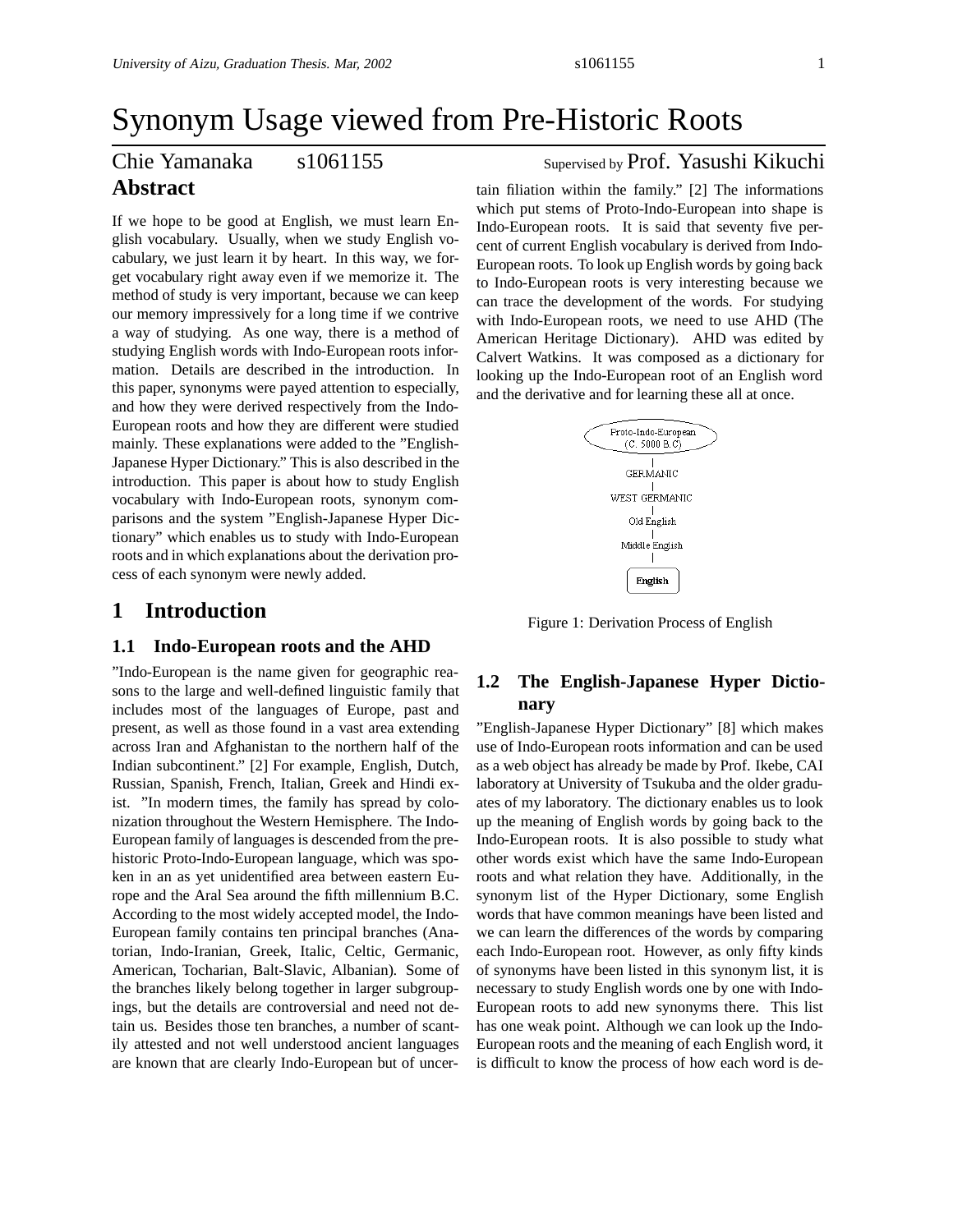rived from its Indo-European roots to current English. So it is necessary to add explanations of the derivation process. However, not all of the words have Indo-European roots. Some words can go back only to Latin, and other words were borrowed from other languages. So many words don't have a distinct derivation process and they are impossible to explain. The words which were added this time were picked in the following way. At first, they were picked from a wordbook for high school students. Second, one member of my laboratory and I divided the "Learner's Progressive English-Japanese Dictionary" [5] into two:  $A$  M and  $N$  Z. The synonyms in the extent N Z were my responsibility.

#### **1.3 Study Purpose**

The purpose of this study is to make a more substantial "English-Japanese Hyper Dictionary" by which users can comprehend how respective synonyms were derived from Indo-European roots and how they differ. In the process of making a new Hyper Dictionary, to master how to study English words with Indo-European roots is my desire.

## **2 How to study with Indo-European roots**

In this section, there are two examples. The explanations about derivation process from Indo-European roots to English are described respectively. These are my thought based on Indo-European roots information.

#### **2.1 Example one**

For example, we look up the word "watch" in the AHD. Then we are led to the Indo-European root "weg-2." If we look up this item, following information is found.

"weg-2" To be strong, be lively.

- 1. WAKE … from Old English, to wake up, arise, to be awake
- 2. WAKEN … from Old English, to awake
- 3. WATCH … from Old English, to be awake
- 4. WICKED, WITCH, BEWITCH … from Old English, wicca, sorcerer, wizard (feminine witch). from Ger manic, necromancer  $\langle \langle \cdot \rangle$  one who wakes the dead")
- 5. BIVOUAC … from Old High German, watch, vigil
- 6. a. WAIT … from Old North French, to watch
	- b. WAFT … from Middle Dutch and Middle Low Ger man, to watch guard
- 7. VEGETABLE … from Latin, to be lively
- 8. VIGOR, RAVIGOTE … from Latin, to be lively
- 9. VEDETTE, VIGIL, VIGILANTE, REVEILLE, SURVEILLANT … from Latin, watchful, awake
- 10. VELOCITY … from Latin, fast, "lively"

In item three, "watch" is found. From the meaning "to be strong, be lively" of Indo-European roots, the Old English meaning "to be awake" was derived. This is because people are lively and strong just when people are awake. When people are awake, they watch something, so "watch" is derived from Old English "to be awake." Similarly, "wake" and "waken" are derived from Old English. Next, in item four, "wicked," "witch," and "bewitch" are derived from Old English "necromancer." This is in relation to one who wakes the dead. In item seven, "vegetable" is found. This is derived from the Latin "to be lively," because vegetables grow lively. In item nine, all words are in relation to "watchful, awake," so these derivation processes are easy to understand. All of these words have the same Indo-European roots and have something in common.

#### **2.2 Example two**

For example, we look up the word "task" in the AHD. Then we are led to the Indo-European root "tag." If we look up this item, the following information is found.

"tag" To touch, handle

- 1. TACT, TANGENT, TANGIBLE, TASK, TASTE, TAX, ATTAIN, CONTACT, INTACT, TACTORECEPTOR, TANGORECEPTOR … from Latin, to touch
- 2. ENTIRE, INTEGER, INTEGRATE, INTEGRITY … from Latin, intact, whole, complete, perfect, honest
- 3. CONTAMINATE … from Latin, to corrupt, by mixing or contact  $\langle \cdot \rangle$ " bringing into contact with")

In item one, "task" is found. In this case, the meaning of the Indo-European root is "to touch or handle." This became Latin in the same meaning "to touch." A task is done by hand, so it is necessary to touch. So the current meaning "task" is derived from Latin to current English. The others of item one are in relation to "to touch." In item two, "entire," "integer," "integrate," "integrity" become Latin "intact, whole, complete, perfect, honest." They are related and have a similar meaning, so it is easy to understand the reason for this derivation. However, the reason that this Latin meaning is derived from the Indo-European roots is difficult to understand. Sometimes such examples like this exist. In item three, "con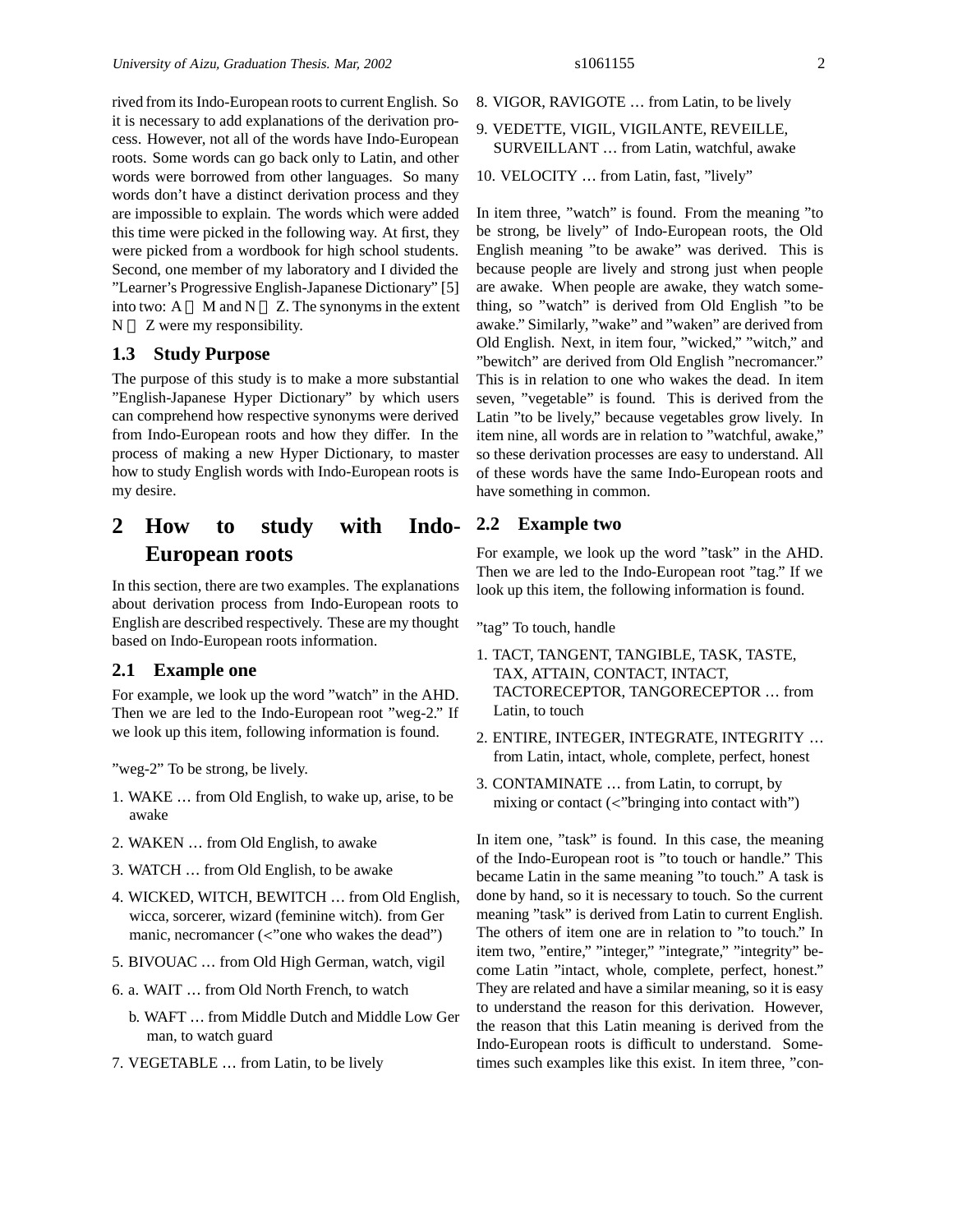taminate" is derived from Latin "to corrupt by mixing or contact." This is almost the same meaning. This Latin meaning is derived from Indo-European roots because "mixing or contact" is done by touching or handling.

## **3 Synonym Comparison**

The following examples all compare synonyms. In the case of 3.1, "arrive" and "reach" have a similar meaning, but they have a little difference. The difference is understood by comparing the respective derivation processes. These explanations are my thought based on Indo-European roots information.

#### **3.1 Example one**

1) arrive

"rei-1" To scratch, tear, cut.

ARRIVE ... from Latin, bank (<"that which is cut by a river")

From the meaning "cut" of Indo-European roots, the meaning "bank" is derived into Latin. This is because a bank is torn into two by rivers. "Arrive" in current English is derived from Latin because someone or something arrives at the other bank if they leave one bank.

2) reach

"reig-2" To reach, stretch out.

REACH … from Old English, to stretch out, reach

In this case, the meaning of this Indo-European roots is "to reach, stretch out." From here to Old English, and from Old English to current English, the same meaning is used.

#### **3.2 Example two**

1) strange

"eghs" Out.

STRANGE … from Latin, outward

The meaning of this Indo-European root is "out." This is derived into Latin in a similar meaning "outward." The outside is a strange and unfamiliar place. This is connected to the current meaning "strange."

2) curious

"c#ura" Care.

CURIOUS … Latin noun of unknown origin

It is just understood that the Indo-European root of "curious" has the meaning as "care," but the derivation process is unknown.

3) odd

"No Indo-European root"

Deviating from what is ordinary, usual, or expected; strange or peculiar.

The Indo-European root of this word "odd" doesn't exist. The current meaning is above.

4) funny

"No Indo-European root"

Strangely or suspiciously odd; curious.

The Indo-European root of this word "funny" doesn't exist. The current meaning is above.

5) queer

"terk-w-" To twist.

QUEER … from Middle Low German, oblique

From the meaning "twist" of the Indo-European root, the meaning "oblique" is derived into Middle Low German. Oblique means diagonal or indirect. These are connected to queer.

### **3.3 Example three**

1) get

"ghend-" To seize, take.

GET … from Old Norse, to get

In this Indo-European root, the meaning "to seize, take" exists. This is derived into Old Norse in the meaning "to get." To seize and take is in relation to "to get." From Old Norse to current English, the meaning is preserved in the same meaning.

2) gain

"wei@-" To go after something, pursue with vigor, desire, with noun forms meaning force, power.

GAIN … from Old French, to obtain, from Germanic, to hunt, plunder

From the meaning "to go after something, pursue" of the Indo-European root, the meaning "to hunt, plunder" is derived into German. This is because hunting means to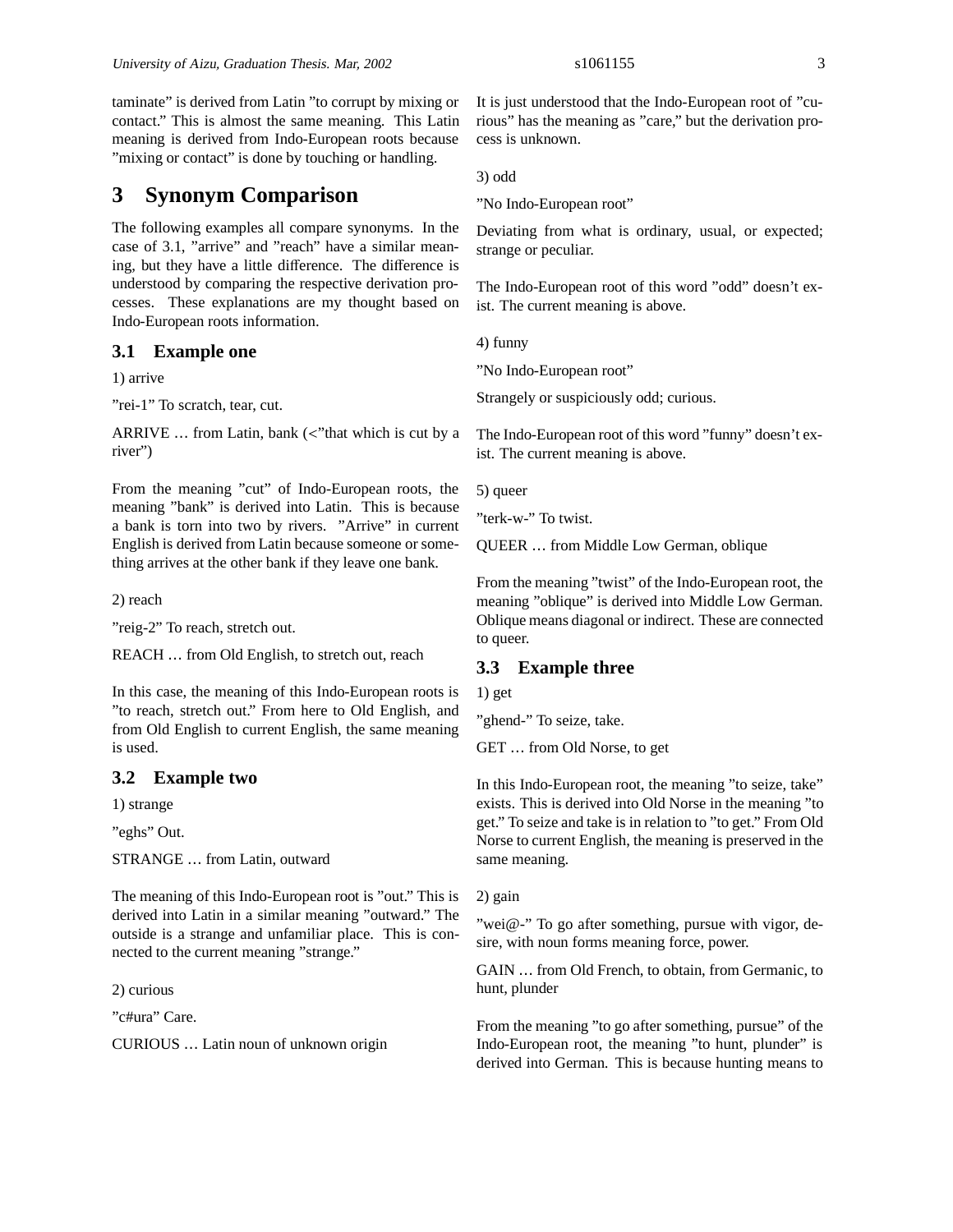pursue and obtain game. From here, the meaning "obtain" is derived into French. From French to current English, "obtain" is preserved in a similar meaning as "gain."

3) obtain

"ten-" To stretch.

OBTAIN … from Latin, to hold, keep, maintain (<"to cause to endure or continue, hold on to.")

In the Indo-European roots, the meaning "to stretch" exists. From the meaning to endure or continue with stretched, the meaning "to hold, keep, maintain" is derived from Indo-European roots to Latin. From here, "obtain" in current English is derived from Latin, because we sometimes obtain something by endurance.

#### **3.4 Example4**

1) shine

"skai-2" To gleam.

SHINE … from Old English, to shine

In this Indo-European root, the meaning "to gleam" exists. This is derived into Old English in the meaning "to shine." "To gleam" is in relation to "to shine." From Old English to current English, the meaning "to shine" is derived in the same meaning.

2) beam

"bheu@-" To be, exist, grow.

BEAM … from Old English, tree, beam

This Indo-European root means "to be, exist, grow." From growing, the meaning "tree" is derived into Old English. From beaming like a tree, the meaning "beam" is derived from Old English into current English.

#### 3) glare

"ghel-2" To shine; with derivatives referring to colors, bright materials, gold (probably "yellow metal"), and bile or gall.

GLARE … from Middle English, to glitter, stare, from a source akin to Middle Low German, to glisten

This Indo-European root means to shine; with derivatives referring to colors, bright materials or gold. From here, a similar meaning "to glitter" is derived into Middle English. From Middle English to current English,"glare" is derived as a meaning which is more powerful than glitter.

4) glimmer

"ghel-2" To shine; with derivatives referring to colors, bright materials, gold (probably "yellow metal"), and bile or gall.

GLIMMER … from Middle English, to glitter, stare, from a source akin to Middle Low German, to glisten

This Indo-European root means to shine; with derivatives referring to colors, bright materials, gold. From here, a similar meaning "to glitter" is derived into Middle English. From Middle English to current English,"glare" is derived as a meaning which is less powerful than glitter.

5) shimmer

"skai-2" To gleam.

SHIMMER … from Old English, to shine, brightly

In this Indo-European root, the meaning "to gleam" exists. This is derived into Old English in the meaning "to shine." "To gleam" is in relation to "to shine." From Old English to current English, the meaning "shimmer" is derived as a meaning which is less powerful than "shine."

## **4 Renewal of the Hyper Dictionary**

### **4.1 Database of the Hyper Dictionary**

The database of Hyper Dictionary is a Windows application called "Access." As stated in 1.2, the "English-Japanese Hyper Dictionary" was made by Prof. Ikebe, CAI laboratory at University of Tsukuba and the older graduates of my laboratory. The database was also made by them. Word Master consists of an index, spelling, headline distinction, comments, part of speech, meanings, synonyms, word root1, word root2, word root3, word root4, prefix1, prefix2, stem and reverse spelling.

#### **4.2 Renewal of the Database**

To add new synonyms, a new table was made and linked to the database which was already made. Because all of the words that were added as synonyms this time weren't in the database, it was necessary to add words in the Word Master. So a new Word Master was made and linked to the old Word Master. The main study is to add explanations about the derivation process of the respective synonyms. This information is written in the meaning part of the Word Master.